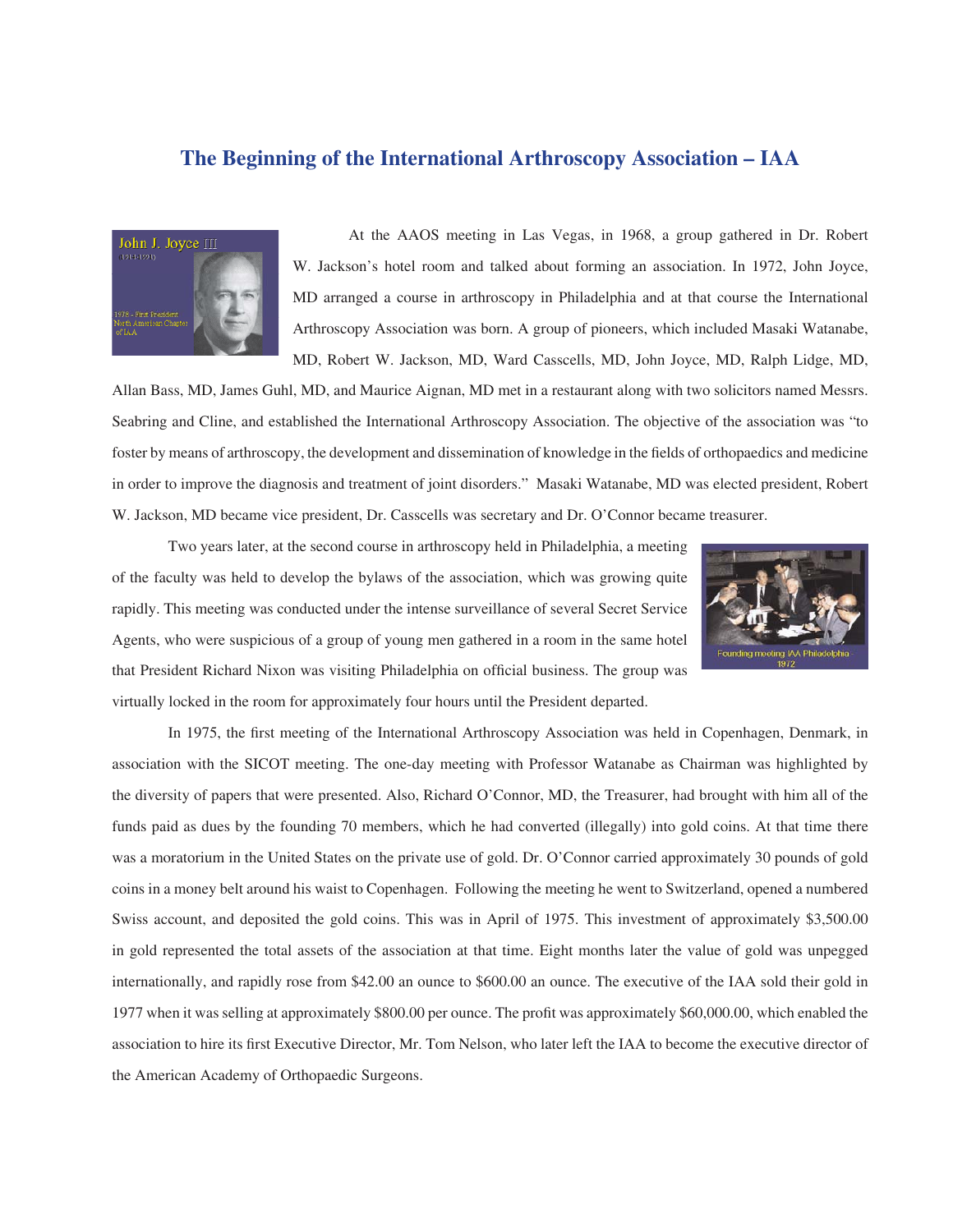

The logo for the International Arthroscopy Association was based on a concept put forth by Robert Bechtol, MD from California, and designed by a Canadian graphics designer named Peter Robinson. It included the two hemispheres of the world, the Watanabe 21 arthroscope, and the orthopaedic tree used by Nicholas Andre. A modification of this logo was used by the Arthroscopy Association of North America when it formed as a separate entity in 1982.

The original concept of the IAA was that every three years the best papers from around the world would be presented at a meeting held jointly with SICOT. Countries that had 10 or more practicing arthroscopists could form a "chapter" of the International Arthroscopy Association. The initial chapters were Japan and North America. Soon chapters were developed in Brazil, India, and Australia. The second meeting of the IAA was in Kyoto in 1978 and Dr. Watanabe as president, had arranged sufficient funding to provide a magnificent meeting for all those who attended. Robert W. Jackson, MD then became President until 1981 when the third meeting was held in Rio de Janeiro. By this time the membership had grown to more than 200.



During this period of time there were many teaching courses, as the concept of arthroscopy interested a lot of people. There were private courses put on by individuals such as Robert Metcalf in the United States and Theo van Rens in Europe and individual teaching sessions by Lanny Johnson, MD, Robert W. Jackson, MD, Richard O'Connor, MD, Ejnar K. G. Eriksson, MD and others. The American Academy held regular courses often in

association with arthrography, comparing and contrasting the two techniques. The International Arthroscopy Association

also put on courses in various parts of the world. The interest in and the rate of growth of the Association was truly amazing. In those early days, most of the teaching was done with models, the first of which was called a "True model" and developed by Robert Eilert, MD and built by his artistic wife, whose maiden name was True. Howard J. Sweeney, MD developed the "swee-knee", which was a water-filled knee that gave a better appreciation of the natural feeling of arthroscopic surgery. Eventually cadaver legs were used for demonstration and



The video equipment improved from the earliest black and white cameras, first used in 1968, to large color cameras, which were gradually miniaturized until they could be attached directly to the scope and the surgeons would work entirely off the monitor screen.



teaching purposes.

New instrumentation was constantly being developed with numerous handheld knives being produced, and various types of grasping and cutting forceps with different handgrips were produced. The pioneer of the rotating shaver was Lanny Johnson, MD. The pioneer of video was John B. McGinty, MD.